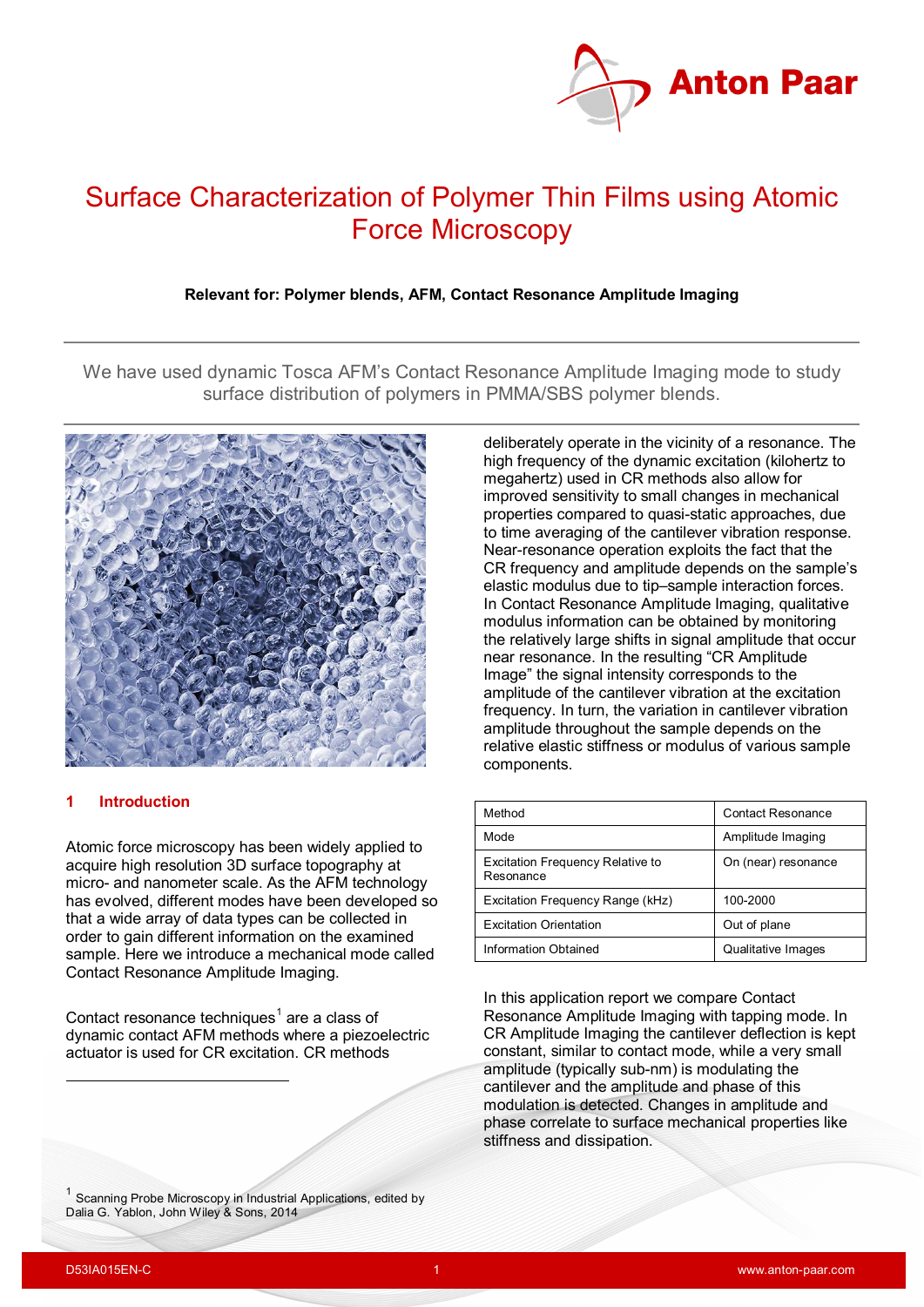

## **2 Experimental**

Poly(methyl methacrylate) (PMMA) and poly(styrenebutadiene-styrene) (SBS) polymer blend were spin coated on a silicon wafer. The thin film was then imaged by Tosca AFM using tapping mode and

#### **3 Results and discussion**

Contact Resonance Amplitude Imaging at ambient conditions. Tapping mode used Arrow NCR cantilever. CR Amplitude Imaging used Arrow FMR cantilever, applying the frequency of contact resonance at around 800 kHz.



Figure 2. Height (left), amplitude (middle) and phase (right) images acquired by CR Amplitude Imaging

Figure 1 shows the surface topography (left) and the corresponding phase image (right) acquired by tapping mode. It is clearly observed that PMMA/SBS polymer blend displays a two phase separated surface structure. According to our previous studies 'Polymer Surface Characterization by AFM' and 'Characterization of Surface Mechanical Properties of Polymer Coatings using AFM Force Distance Curves' The brighter color in the phase image suggests the regions contain softer or more adhesive materials, SBS in this case. Therefore we can determine in the height image that the bright regions are PMMA regions and the dark regions are SBS regions.

Figure 2 shows the surface topography (left), amplitude (middle) and phase (right) images acquired by Contact Resonance Amplitude Imaging. Here a more detailed distribution of materials is disclosed. In amplitude image the PMMA regions (brighter) show a clear contrast to SBS regions (darker). However, it is noticed that both PMMA and SBS regions have shown granular structures with color contrast instead of a

uniform color. It suggests that neither of the regions is homogeneous, that is, each region is rich in one polymer, but still contains some amount of the other. The same phenomenon can also be observed in the phase image with a reversed color contrast. This also explains why in our previous study of the same sample, 'Characterization of Surface Mechanical Properties of Polymer Coatings using AFM Force Distance curves', the measured modulus of each polymer phase deviated from the typical values for pure PMMA and SBS.

#### **4 Summary**

We have successfully used Contact Resonance Amplitude Imaging to study the surface structure of a PMMA/SBS polymer blend. Since CR Amplitude Imaging is derived from contact mode, the amplitude and phase is not influenced by tip/sample adhesion. Compared to tapping mode, CR Amplitude Imaging provides a better insight of surface distribution of the